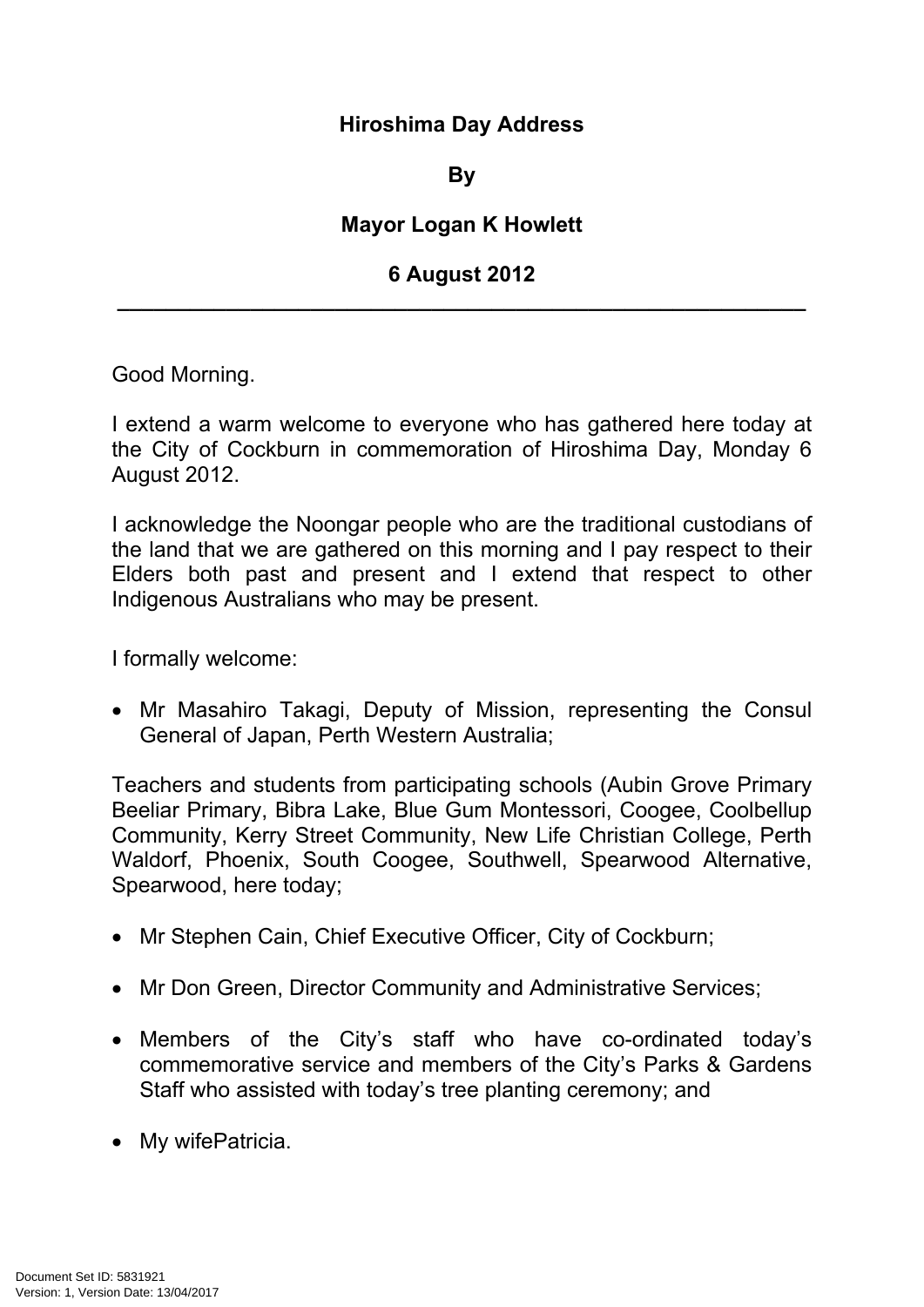This commemoration ceremony has been held in the City of Cockburn for many years with representatives of the Consul General of Japan and our school communities.

It provides us all with the opportunity to learn from each other - to share in a moment of reflection, of times gone past, of a people and its nation impacted by nuclear warfare  $-$  a world impacted by the aftermath  $-$  of generations of young people asking why – of trees being planted by children as a mark of respect and remembrance – and just as those trees grow tall and reach for the stars so we support our children as they too grow and aspire to be the leaders of our community, businesses, our defence forces, volunteer movements and importantly to eventually become the mums and dads of our future generations.

Having been to Harmony Reserve earlier this morning to plant a row of trees to commemorate Hiroshima Day I thank Mr Masahiro Takagi for his presence at the tree planting ceremony and for joining us here to share our knowledge, understanding and reflections on the 67th Anniversary of the bombing of Hiroshima, August 6 1945.

It is important for all of us to know and understand the circumstances of the bombings that occurred. Hiroshima and then three days later the bombing of Nagasaki – both are grim reminders of the destructive power of nuclear weapons and the impact they can have on individuals, families, communities and nations.

The City of Cockburn is a member of the Mayor's for Peace worldwide movement and fully supports the need for World Peace and how we as a nation can contribute to the wider understanding of resolving conflicts in a peaceful manner as opposed to lives being lost, infrastructure being destroyed and communities left devastated for generations.

As we reflect on Hiroshima Day, I will now read the 'Story of the Peace Crane',

*The origami crane has become an international symbol of peace, a Peace Crane, through the sad but inspiring life story of a young Japanese girl named Sadako Sasaki.*

*Sadako was born in 1943 in Hiroshima, Japan. She was two years old when the atom bomb was dropped on Hiroshima, on 6th August 1945.*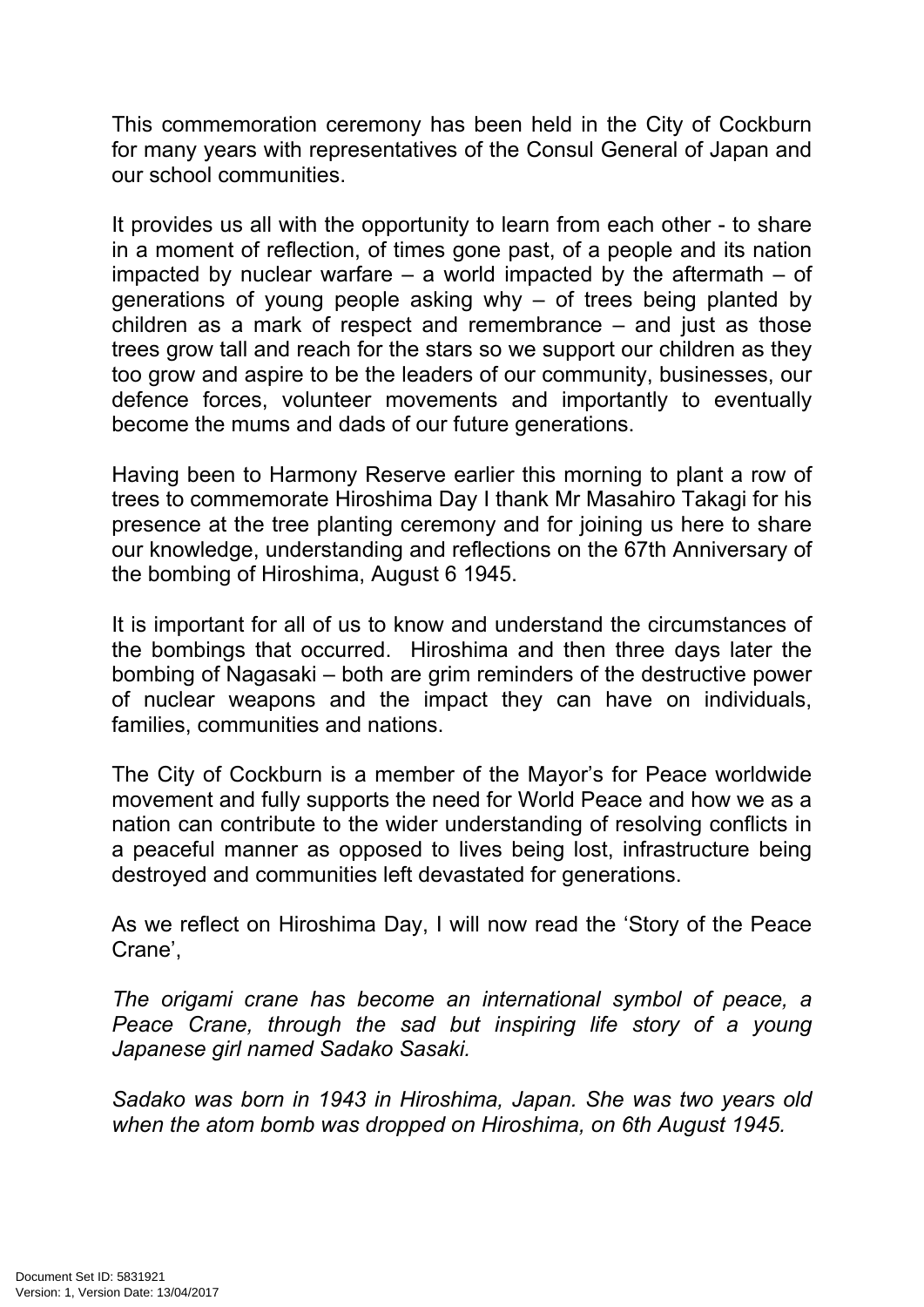*Following that Sadako seemed to continue growing up well into a happy and healthy girl. In the 6th grade she was one of the fastest runners in her school and her dream was to become a physical education teacher.*

*But towards the end of November 1954, Sadako caught a little cold and lumps developed on her neck and behind her ears, swelling her face as if she had the mumps.*

*Sadako was soon diagnosed with Leukemia, which people in Japan called "the atom bomb" disease.*

*In February she entered the Hiroshima Red Cross Hospital.*

*In August, while in the hospital, she was shown colourful paper cranes and told an old Japanese legend, which said that anyone who folds a thousand paper cranes would be granted a wish.*

*Sadako hoped that by folding the paper cranes she would get well again. So she began making the cranes and completed over 1000 of them before dying on October 25, 1955 at the age of twelve.*

*While making the cranes she also wished and helped towards world peace:*

*"I will write peace on your wings and you will fly all over the world."*

*(Sadako Sasaki)*

*Her classmates felt deeply sad to lose their dear friend.*

*They discussed what they could do for her, and came up with the idea of building a monument to Sadako and all the children killed by the atom bomb.*

*Young people all over Japan helped collect money for the project.*

*In 1958, a statue of Sadako holding a golden crane was unveiled in Hiroshima Peace Park.*

*The children also made a wish that is inscribed at the bottom of the statue and reads:*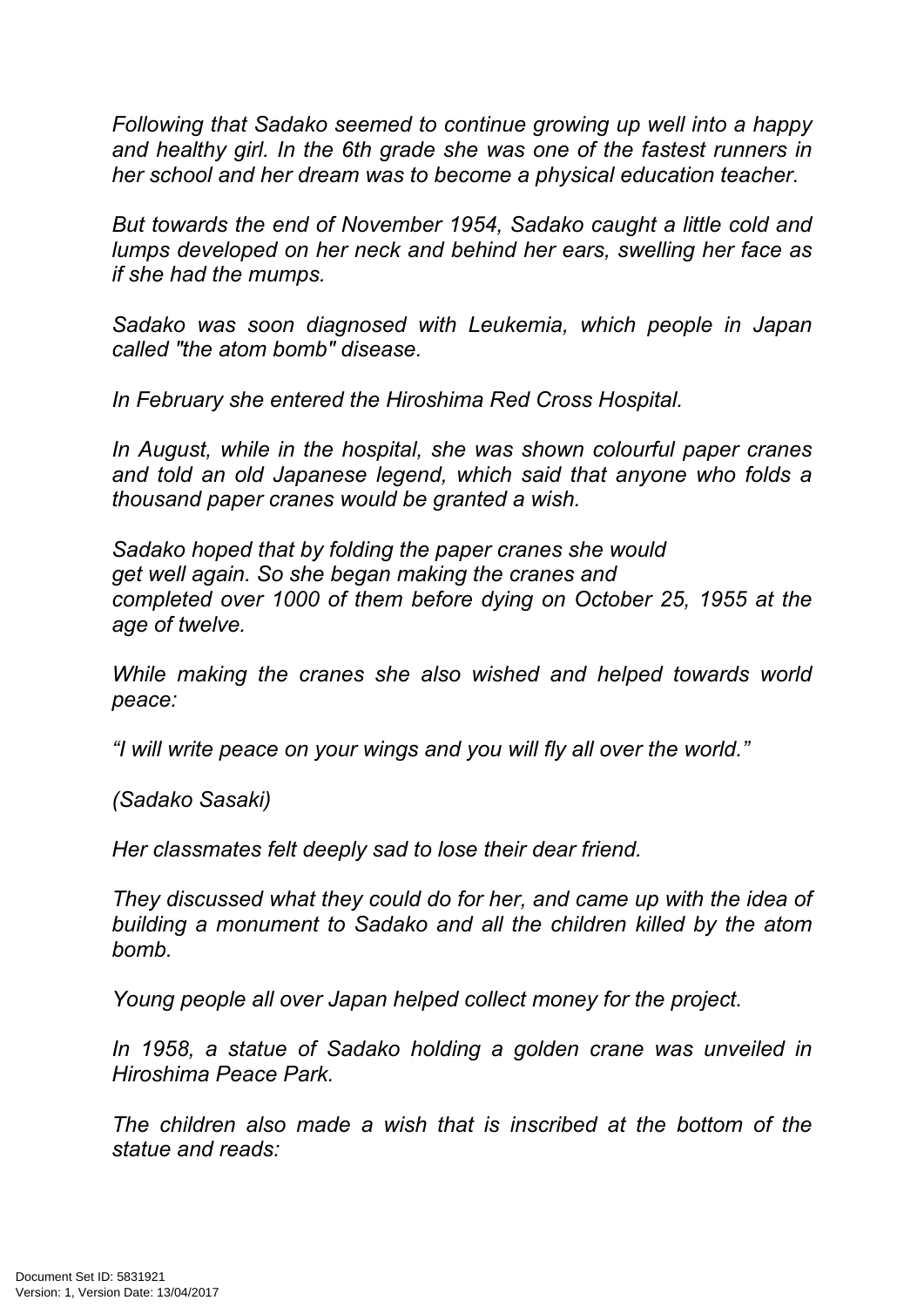*"This is our cry, This is our prayer, Peace in the world."*

*Since then people all over the world fold paper cranes and send them to the Sadako's monument in Hiroshima, in memory of Sadako and all children killed through wars.*

*The story of Sadako and peace monument has inspired many people around the world to work towards world peace and to protect the seriously threatened Red-crowned Crane (Grus japonensis) on which the origami crane and the Japanese legend are based.*

*Cranes are among the species at the top of a wetland ecological pyramid and hence they are more vulnerable to extinction.*

*Health of the crane population is often a good indicator of the health of the whole wetland ecosystem.*

*Fulfilment of prayers and wishes for world peace depends on a healthy natural environment. Protecting our natural environment is a sign of true wisdom, since our own health and peace depend on it.*

I look to my children and grandchildren, the children here today and throughout our communities – the tragedies of Hiroshima and Nagasaki should never be repeated in any community – we owe it to ourselves to work towards world peace and a future that is inclusive, tolerant and respectful of the diverse cultures that make up our world.

The economic, cultural and friendship ties that are shared between Australia and Japan can only be further enhanced by demonstrating mutual respect for our individual society's and by our peoples learning more about each other and how we can work together to bring long lasting Peace to the world.

In closing, I request Mr Masahiro Takagi, Deputy of Mission to convey the best wishes of our City to Consul-General Tatsuo Ishikawa – our thoughts are with the Japanese people throughout the world as we come together to commemorate this day.

Thank you!